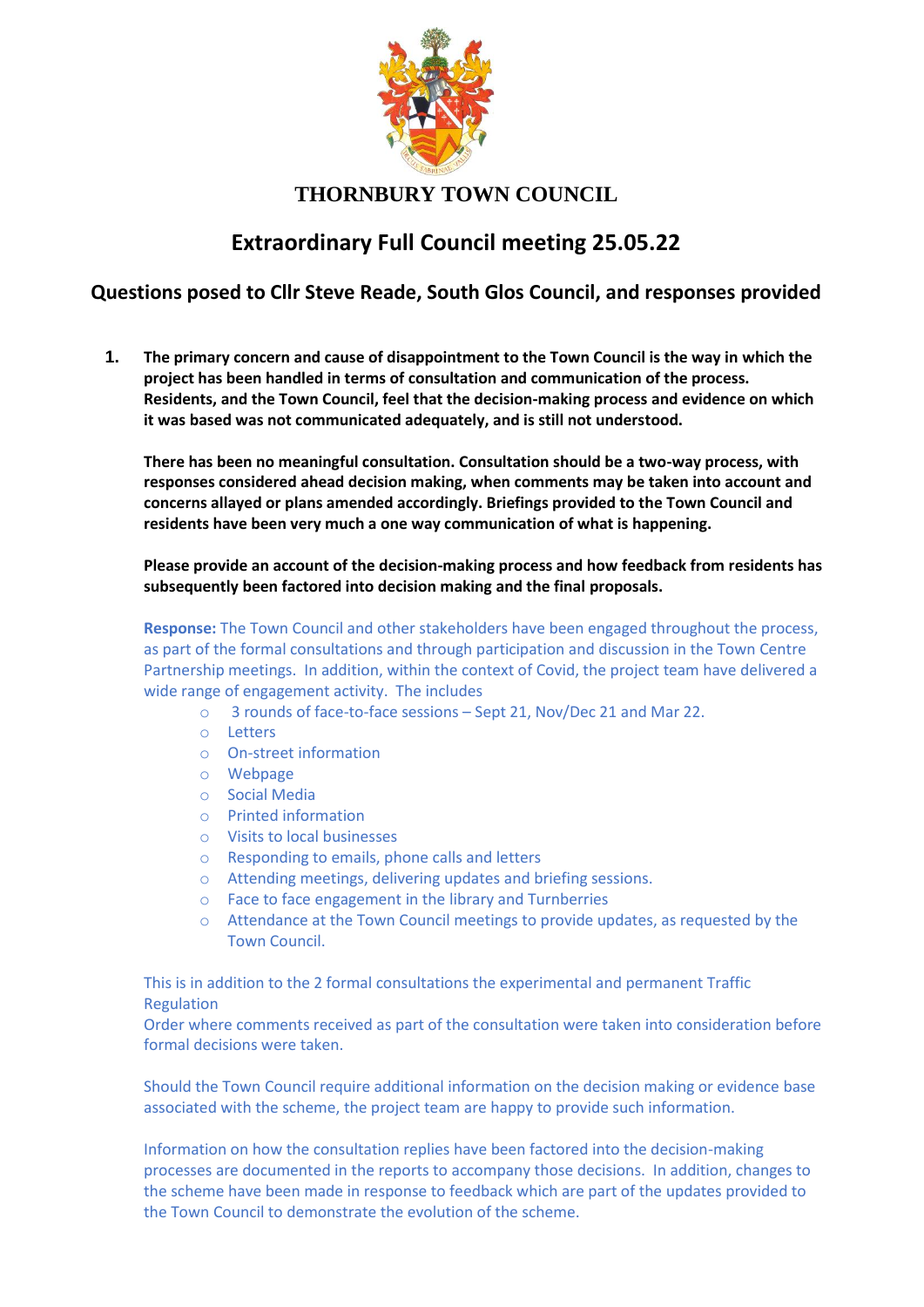**2.** The poor handling of the public engagement on this project has had a significant impact on the Town Council. Residents have remain confused about the procedure and left with unanswered, or inadequately answered, questions. There was initially understandable confusion around the Town Council's responsibility for the project, and the Town Council has had to pick up the slack in terms of organising Town Meetings called by residents. The Town Council as had to prepare for much larger numbers of the public at routine meetings where the High Street is discussed.

The total cost to the Town Council of larger rooms, PA system hire, and security has so far been **£1445.50** which is in turn passed on to residents via the Precept. There is also the cost of the upcoming Parish Poll which will also fall to the Town Council.

Whilst the Town Council is, of course, responsible for the costs of Parish Polls requested by residents and of its Town Council meetings, it is felt that if the engagement around the High Street project had been adequately carried out by South Gloucestershire Council, this would have not been a requirement. Would South Gloucestershire Council be willing to contribute to the costs incurred by the Town Council?

#### **Response not recorded**

## **3. A Parish Poll has been called by residents regarding the High Street. We know that residents are all keen to know if the result of the Poll will have any bearing or influence on the project's future?**

**Response:** Whilst the result of the poll is not legally binding for either the Town Council or South Gloucestershire Council, it is an expression of the views of local people and will be considered in very much the same way as others we have received throughout the course of the project.

#### **4. Castle Court:**

**Verity has confirmed in email and Rachael Hunt's letter stated "...** *we are confident that the parking situation in Castle Court will return to what it once was when the double yellow lines were in place***...". That would allow blue badge holders to park outside the Methodist Hall.**

**However, Castle Court lies within the Restricted Parking Zone. The sign at the entrance to the RPZ declares 'No parking EXCEPT IN SIGNED BAYS'. That would prohibit blue badge holders from parking outside the Methodist Hall.**

**There appears to be a contradiction – could you please clarify position regarding parking for blue badge holders?**

**Also concerning the Castle Court Restricted Parking Zone; the new habits of parking here have already bedded in, especially during evening hours when there is clearly no provision for enforcement. Whilst we understand this is now a restricted zone, and that signage may not compulsory, the existing limited signage simply isn't adequate to deter parking and enforcement is not24/7. The parking in the area is a real issue and current controls are inadequate.**

#### **Will additional parking signs be installed?**

#### **Response:**

• Addition signage is due to be installed  $w/c$  30<sup>th</sup> May 2022, once this is complete, we will resume the parking enforcement and issue PCNs.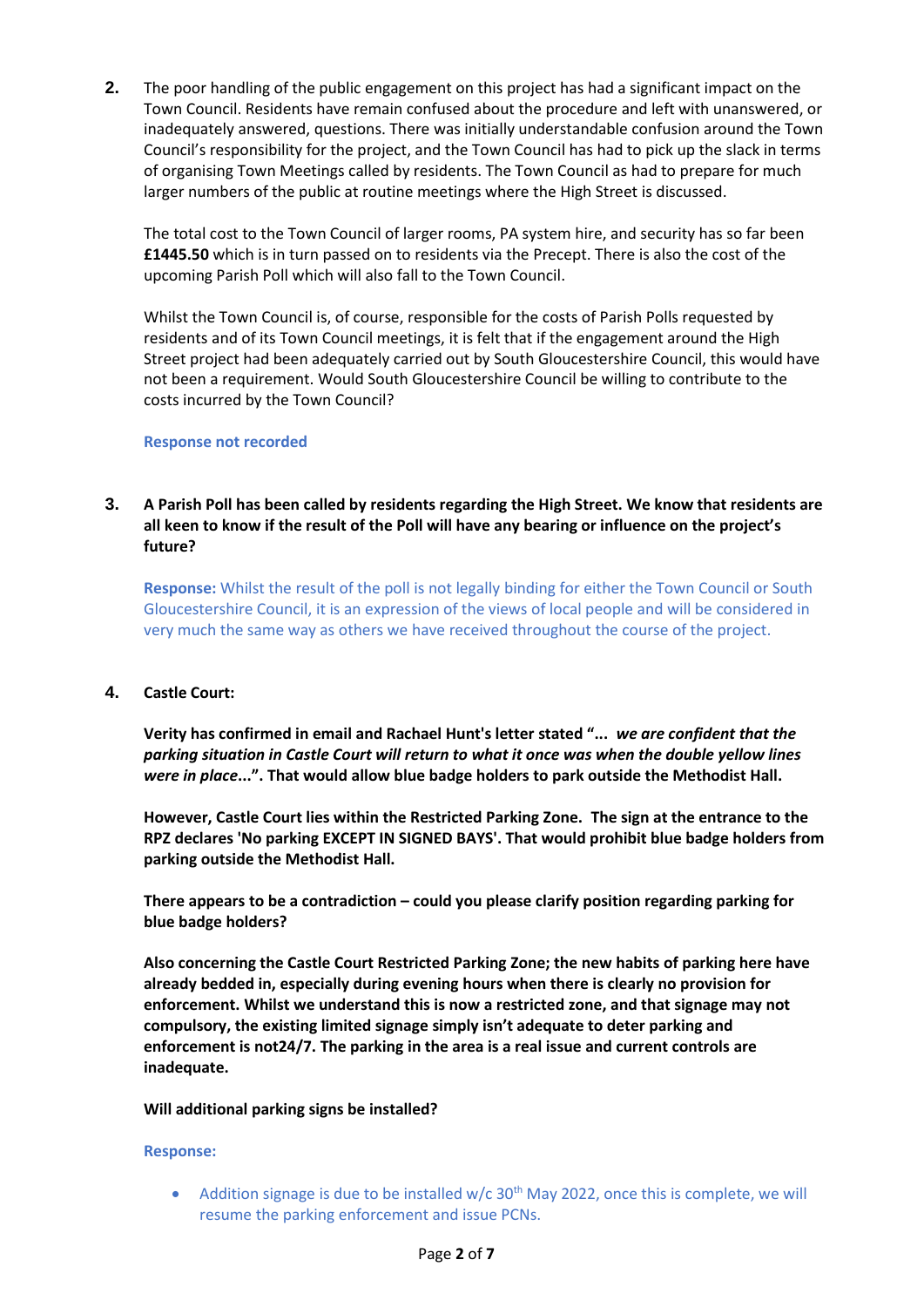- Parking on Castle Court outside of office hours has been reported to the parking enforcement team.
- Blue badge holders can treat Castle Court as if parking on double yellow lines, parking is authorised for 3 hours, if no obstruction is caused and a blue badge is displayed.
- The council will continue to monitor parking on Castle Court and the embedding of Restricted Parking Zone.
- **5. South Gloucestershire Council has talked about the national situation regarding high streets, but it would be a reasonable expectation that relevant local data would be utilised. Every Town is different, particularly Thornbury as a historic market town.**

**What impact studies specific to Thornbury were carried out and what local economic data was gathered to inform the project? Please share details.**

**Response:** The Outline and Full Business Case has been produced in accordance with guidance from the Department for Transport and has been independently reviewed by WECAs assurance team.

The purpose of the Business Case is to demonstrate the Value for Money of the scheme using, qualitative, quantitative and monetised information. The appraisal uses appropriate datasets specific to Thornbury where required. These relate primarily to the transportation impacts of the scheme, these then inform the Benefit Cost Ratio.

The Outline Business Case is available on the councils website and the Full Business Case is due to be published shortly.

**6. Business waste is currently set out on the high street awaiting collection. This is not conducive to a pleasant pedestrianised area.**

**What facility will be made for businesses to store their waste, which is currently left out on the High Street?**

**Response:** While arrangements for commercial waste is not within the scope of the project, the project team will be liaising with Waste Management providers and Street Cleansing to ensure that business waste is stored appropriately.

**7. There is widespread concern around the lack of a dedicated bus stop bay off of the single carriageway high street. There is concern that this will result in those wishing to use the short stay or drop-off bays will end up queueing down what is supposed to be a pedestrianised street, which not ideal in terms of safety and exhaust emissions. There is also concern that this could also impede emergency vehicles.**

#### **Please explain why a dedicated layby has been discounted?**

#### **Response:**

The project team are working to meet the needs of the community while delivering the vision for Thornbury High Street. The scheme seeks to create a pedestrian prioritisation scheme whilst balancing the need for access. The decision was taken therefore not to include a bus layby as this would reduce the area available to pedestrians in an area dedicated to increasing pedestrian use.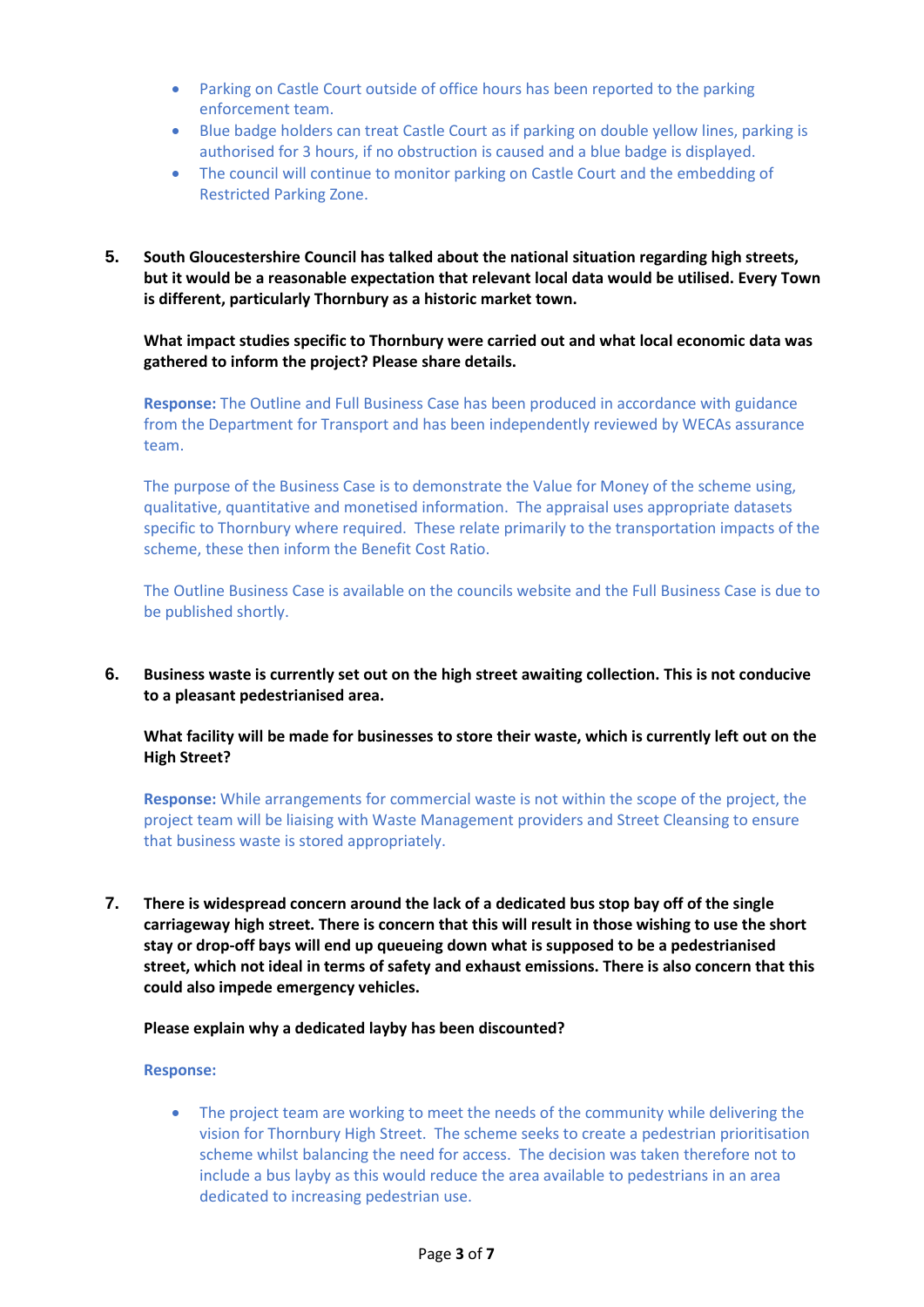- The scheme will significantly reduce the number of vehicles on the High Street, from prepandemic levels thus reducing exhaust emissions.
- The High Street bus stop will not be a layover stop; therefore, vehicles will only have to wait for boarding, unloading.
- Emergency services are a statutory consultee and have been consulted on the scheme.
- We will continue to monitor air quality on Thornbury High Street and Rock Street.
- **8. Since the closure of Thornbury High Street to through traffic has forced nearly all north-south through traffic onto the diversion route of Rock Street and Midland Way, how do your traffic engineers propose to deal in the medium and long term with the increased volume of vehicles along that route, which is causing regular congestion and a reduction in air quality, remembering always that the rural location of Thornbury means that most journeys to and from work require motorised transport; that one of the main bus services (T2) has recently been curtailed; and that we are talking about traffic volume, rather than traffic speed? /**

#### **Response:**

- Investment in a network improvement scheme
- Investment in active and sustainable travel modes, infrastructure, and behaviour change
- Investment in green infrastructure
- Monitoring of air quality

#### **What are the plans for improving vehicle access around Rock Street and area?**

**Response:** The plans for the network improvement scheme can be found on our webpage under project news. This can be found on our website - [Thornbury High Street | BETA -](https://beta.southglos.gov.uk/thornbury-high-street) South [Gloucestershire Council \(southglos.gov.uk\)](https://beta.southglos.gov.uk/thornbury-high-street)

**It was advised by South Gloucestershire Council that lane line marking would be introduced on Rock Street to make it clear to motorists that they could pass buses that had stopped. Please advise when this line marking work will take place?**

**Response:** Summer 2022 as part of the network improvements.

**9. does sgc have figures for the whole of south gloucestershire for the effect that the covid19 restrictions had on high street retail and hospitality across the whole are for 2020/21 2022?**

**Response:** South Gloucestershire Council does not have footfall or income generated data for Thornbury High Street but are engaged with all High Streets, where regular meetings and sharing of information takes place with Chambers of Commerce and traders.

**10. Given, that the Atkins movement survey in the OBC was carried out at the wrong time of year according to DfT AMAT guidelines, which say that Spring and Autumn surveys should be used, to avoid distorting the figures, especially for cyclists, do you now acknowledge that this element of your Business Plan was incorrect and that the AMAT toolkit calculation of Benefit Value was skewed by this error?**

**Response:** The OBC was produced in accordance with the guidelines and scrutinised as part of the WECA assurance process before a decision was made by the WECA Joint Committee.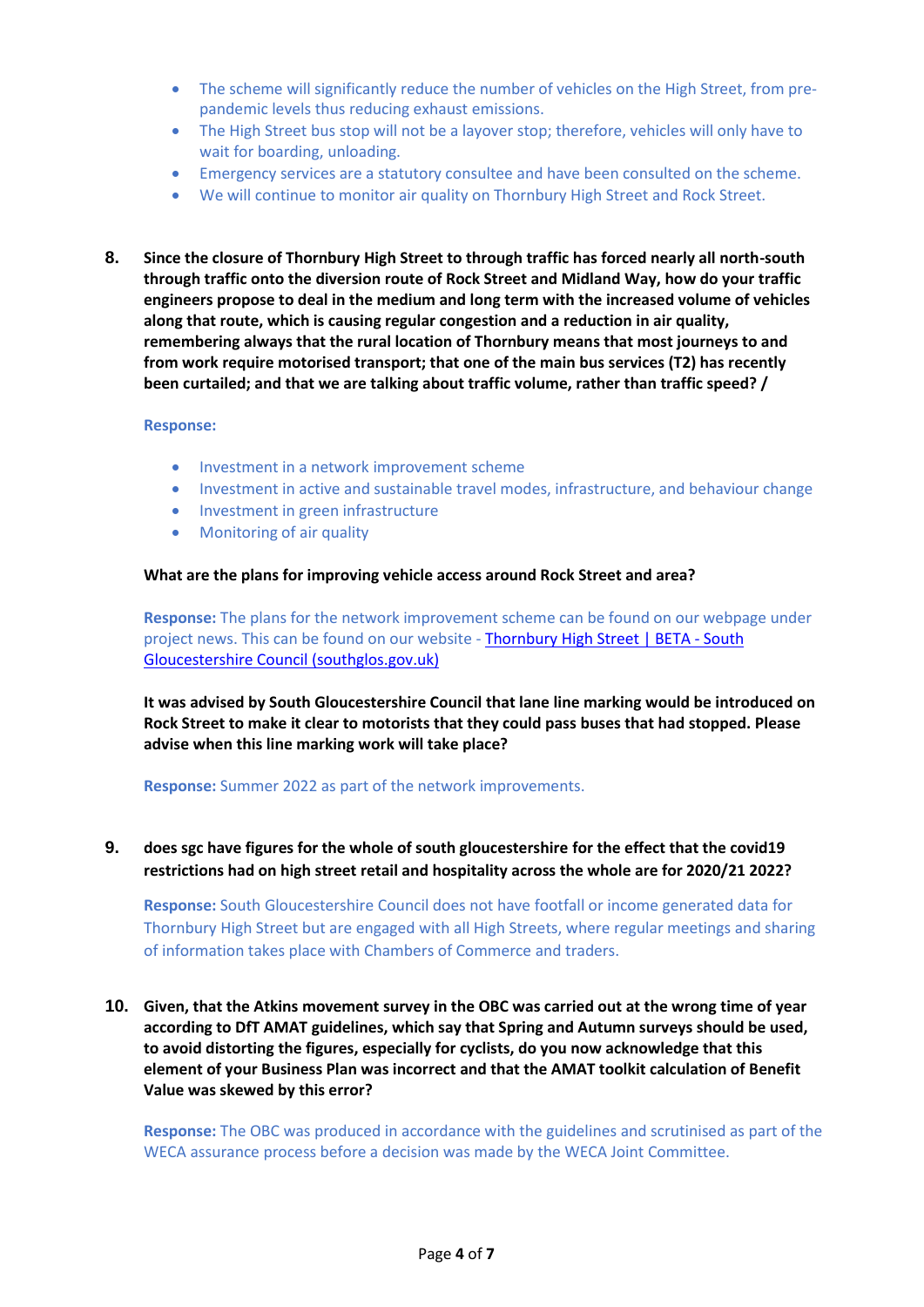## **11. Can sgc offer any investment to attracting a greater diversity of shops and businesses to encourage more people to the High Street?**

#### **Response:** Yes we can.

Throughout the pandemic, the Council has provided a significant amount of direct financial support to business through more than £100million in business support grants

In addition, the Council is committed to supporting all its High Streets and has invested to create officer posts dedicated to this aim.

Over the Covid period, the Council introduced the Help us Thrive grants for businesses and organisations based in the high street. Of the £380k grant £93k was directly allocated to help support Thornbury traders.

In 2021, the Council organised two campaigns to encourage footfall – the South Glos Bee Trail in the summer and the Christmas window display competition. As part of the campaign £12k of vouchers were awarded with £3k of those being spent directly in Thornbury High Street.

The Council is working directly with the chamber and traders to provide business support through the Cool Ventures Business programme and the Footfall accelerator programme, designed to help traders to recover and expand their businesses. This in turn, alongside the environmental improvements being made to the High Street encourage investment in the Town.

One of the Council's priorities in 22/23 is to embark on a project to encourage new investment in Thornbury and the other High Streets. This will include reviewing vacant units and encouraging a mix in what the High Street has to offer. At this stage all mechanisms to achieve this aim will be considered.

## **12. What was the Pass / Fail criteria on which the High Street plan was judged a success and enabled SGC Cabinet members to make it permanent in June, 2021**

**Response:** The Cabinet report of the 7th June 2021 provides a balanced assessment of how the Council approved the implementation of a permanent scheme for Thornbury High Street. This included consideration of feedback received as well as the benefits of investing in Thornbury High Street.

## **13. If business are still struggling after the proposed development of the High Street has been completed will there be an option to reconsider allowing through traffic?**

**Response:** The council are committed to investing in Thornbury High Street, ongoing support will be available to businesses post implementation through work already underway by the High Streets team.

**14. Given that we are now several months into the post pandemic period, could South Gloucestershire Council please define the problem it is attempting to solve through the changes it is seeking to impose on Thornbury High Street? Residents understood and accepted the temporary measures introduced for Covid distancing arrangements in June 2020, but the Government formally rescinded these requirements some months ago. The Experimental and now permanent Traffic Regulation Orders imposed over the last two years has resulted in significant and ongoing negative economic impact for most businesses on the High Street. Why do you continue to seek to potentially drive these businesses to the wall?**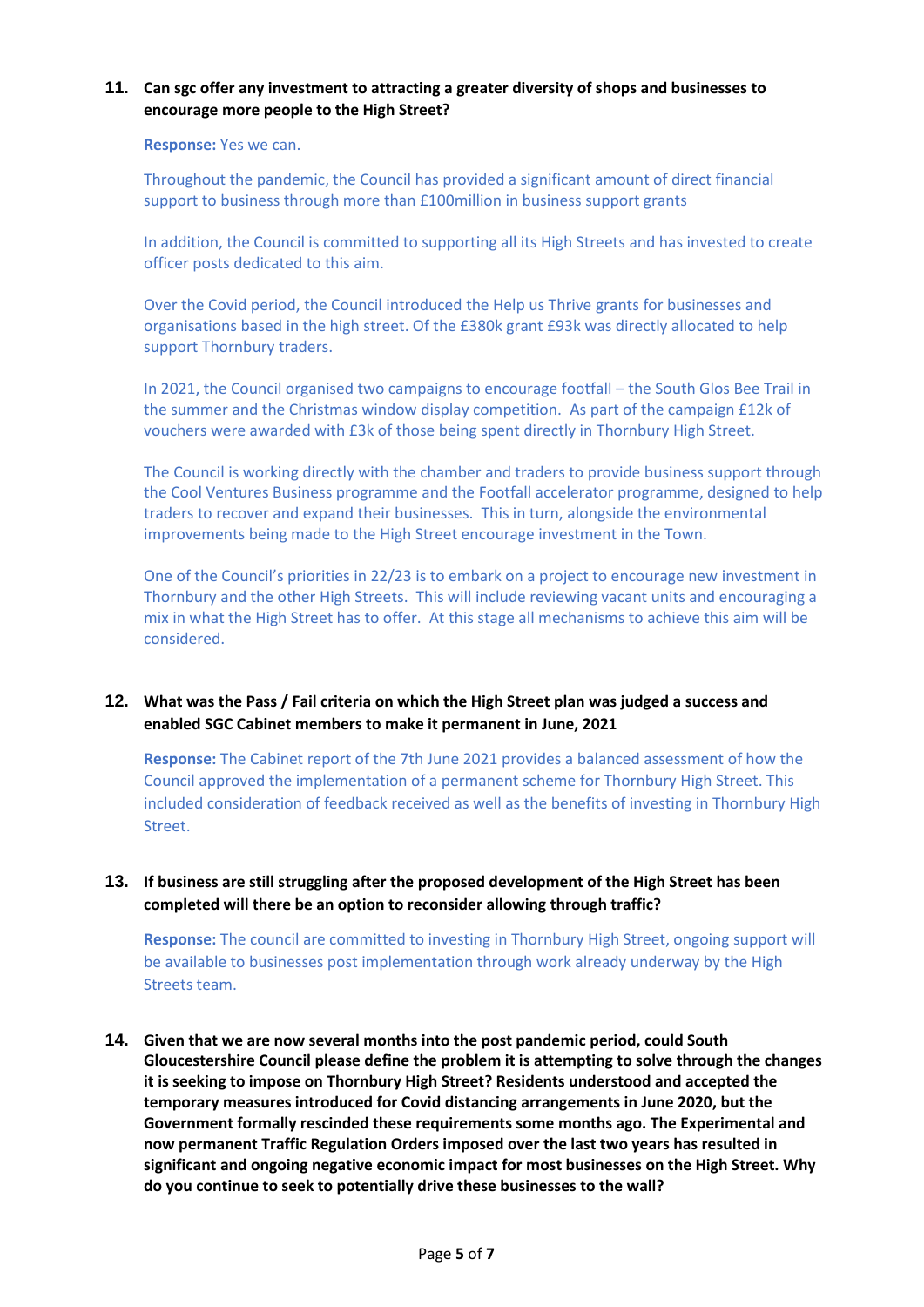**Response:** The Cabinet report of the 7th June 2021 fully outlines the vision that the Council has for Thornbury High Street. This can be found on the Council's website and the Town Council should be in a position to direct residents to this if needs be.

The objectives of the vision are:

- 1) Supports the town centre regeneration and anchors the High Street at the heart of a thriving community supporting the town's recovery from the pandemic.
- 2) A space that meets the needs of all residents and visitors both in safety, access and experience.
- 3) Providing a range of retail from High Street brands to independent shops, selling both essential and non-essential goods.
- 4) A welcoming space for all ages to meet and spend time together in a range of hospitality and cultural experiences. That supports and embodies the future hybrid working expected from more home working and less commuting.
- 5) will embrace and encourage active travel, through improved safe cycling and walking routes to the High Street and secure parking for cycles including those adapted. Enabling all to enjoy the reduction in traffic and noise when using the High Street. Motorised vehicle access to the High Street should be provided for those supporting the economic activity of a thriving High Street
- 6) Ensuring the Town Centre and High Street remain accessible for those using public transport remains a priority. A review of bus access and accessibility of bus stops will ensure the needs of those using public transport are met.
- 7) The future vision is a digitally enabled High Street, with fast and strong connectivity for businesses and visitors alike. Provides information online about the High Street and maximises the opportunity for on-line retail through click and collect. Making use of shared space for skills and training.

## **15. can you ensure there is adequate access for both business delivery/shoppers whilst work is carried out, particularly over the most important quarter of the year October through to December**

**Response:** The project team have been in contact with local businesses to understand operating hours, delivery times, delivery vehicles etc. They will use this information to develop a Programme that seeks to minimize disruption to businesses and trading.

## **16. When will solutions be given which support those who can't walk easily, don't cycle and have a Blue Badge? The current plan totally disregards this group**

#### **Response:**

- An Accessibility and Equality working group was established July 2021 to specifically ensure the needs of the groups identified in the question are addressed. The scheme is also supported by an Equalities Impact Assessment and supported by the Council's Equalities Officer. The scheme has been amended in response to feedback and includes:
- 9 enforceable blue badge parking bays are located on the High Street (8 are currently in operation)
- 1 x drop off/pick up bay, plus loading and unloading
- Reintroduction of the bus to the High Street
- There are blue badge parking bays in Rock Street, St Mary's Centre, and Castle Court car parks.